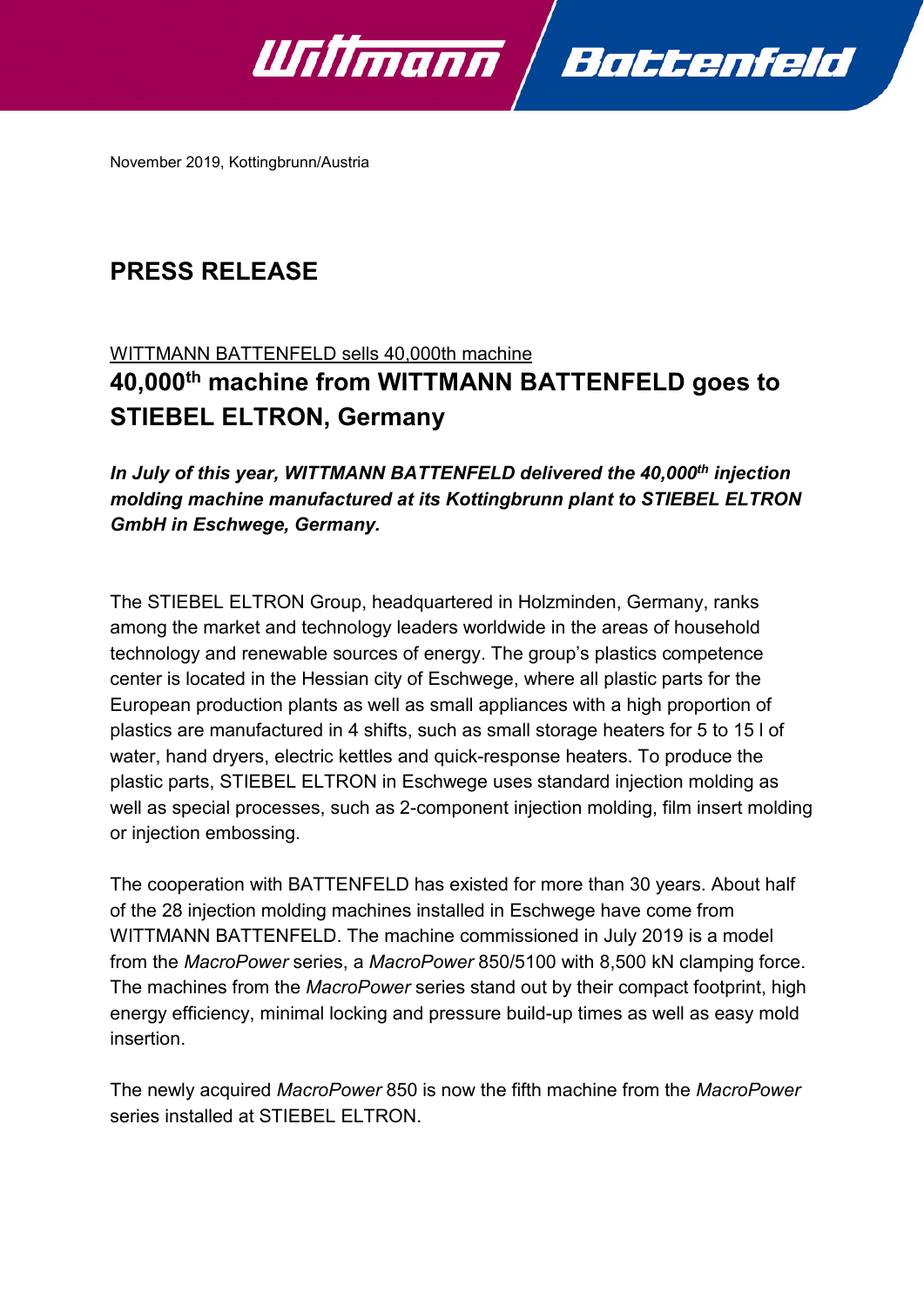



**Fig. (from the left):** Rainer Strutzberg, Production Manager STIEBEL ELTRON, Dieter Jackel, Sales WITTMANN BATTENFELD, Lars Münkel, Head of Plastics Processing STIEBEL ELTRON

## **The WITTMANN Group**

The WITTMANN Group is a worldwide leader in the production of injection molding machines, robots and auxiliaries for the plastics processing industry, headquartered in Vienna/Austria and consisting of two main divisions: WITTMANN BATTENFELD and WITTMANN. They jointly operate the companies of the group with eight production plants in five countries, and its additional sales and service companies are active with 34 facilities on all important plastics markets around the world.

WITTMANN BATTENFELD pursues the further expansion of its market position as an injection molding machine manufacturer and specialist for state-of-the-art process technologies. As a supplier of comprehensive, modern machine technology in modular design, the company meets both present and future market demands for plastics injection molding equipment.